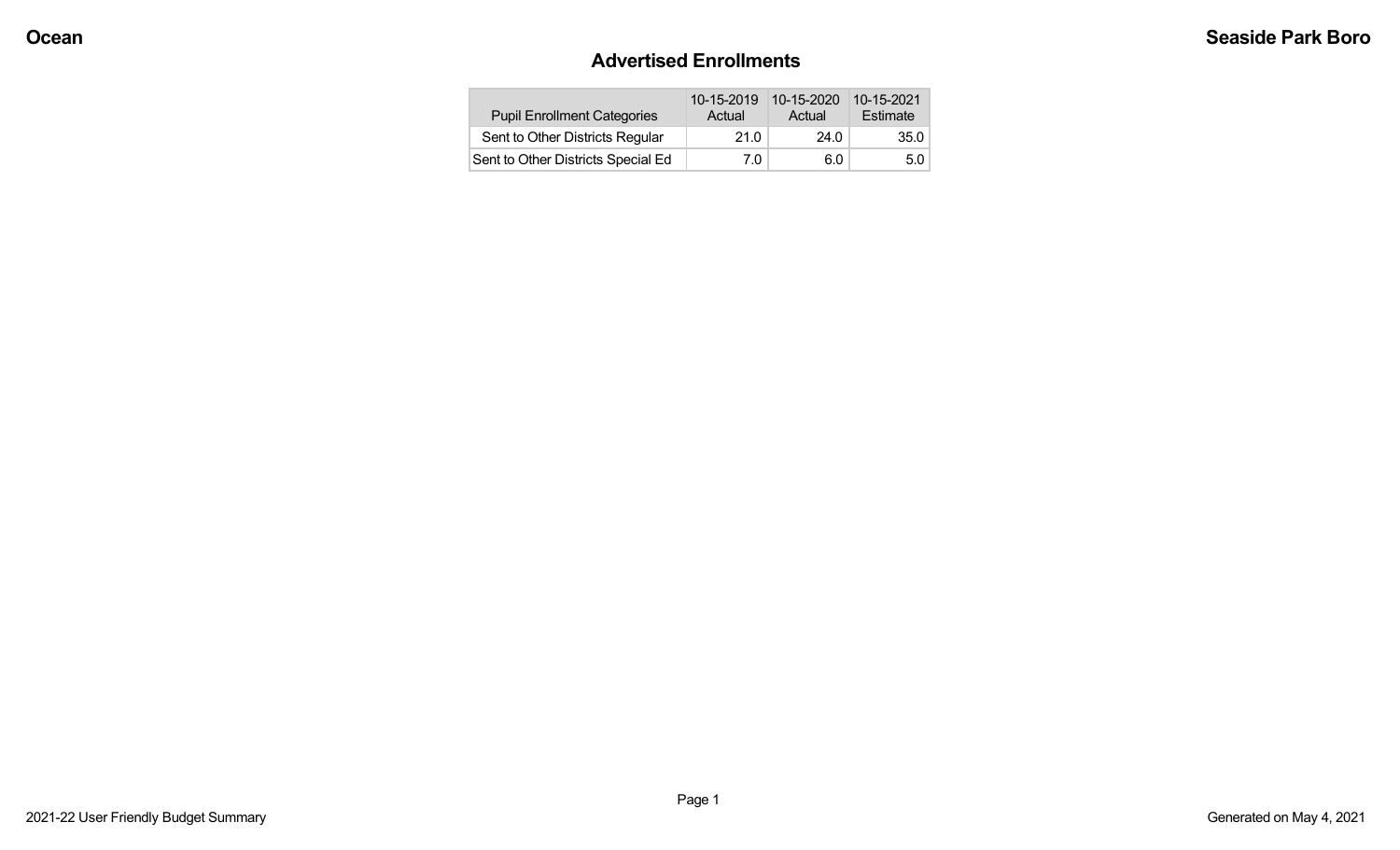#### **Advertised Revenues**

| <b>Budget Category</b>                          | <b>Description</b>                                   | Account | 2019-20<br>Actual | 2020-21<br>Revised | 2021-22<br>Proposed |
|-------------------------------------------------|------------------------------------------------------|---------|-------------------|--------------------|---------------------|
| <b>General Fund Revenues from Local Sources</b> | Local Tax Levy                                       | 10-1210 | 551,244           | 518,938            | 415,008             |
|                                                 | Sale of Property                                     | 10-1930 | 0                 | 225,000            | 0                   |
|                                                 | <b>Unrestricted Miscellaneous Revenues</b>           | 10-1XXX | 3,257             | 0                  | 0                   |
|                                                 | Interest Earned On Current Expense Emergency Reserve | 10-1XXX | 0                 | 0                  | 1,500               |
|                                                 | <b>Total Revenues from Local Sources</b>             |         | 554,501           | 743,938            | 416,508             |
|                                                 | <b>Categorical Transportation Aid</b>                | 10-3121 | 30,123            | 30,123             | 30,123              |
|                                                 | <b>Categorical Special Education Aid</b>             | 10-3132 | 23,271            | 23,271             | 23,271              |
| <b>General Fund Revenues from State Sources</b> | <b>Categorical Security Aid</b>                      | 10-3177 | 10,018            | 10,018             | 10,018              |
|                                                 | Adjustment Aid                                       | 10-3178 | 76,432            | 57,391             | 33,864              |
|                                                 | <b>Total Revenues from State Sources</b>             |         | 139,844           | 120,803            | 97,276              |
|                                                 | <b>Budgeted Fund Balance-Operating Budget</b>        | 10-303  | 0                 | 204,125            | 206,270             |
| <b>General Fund Revenues from Other Sources</b> | Withdrawal from Capital Reserve for Local Share      | 10-307  | 0                 | 0                  | 225,000             |
|                                                 | <b>Other Financing Sources</b>                       | 10-5XXX | $\Omega$          | 0                  | 450,000             |
|                                                 | Actual Revenues (Over)/Under Expenditures            |         | $-118,213$        | 0                  | 0                   |
| <b>General Fund Revenues</b>                    | <b>Total Operating Budget</b>                        |         | 576,132           | 1,068,866          | 1,395,054           |
|                                                 | Local Tax Levy                                       | 40-1210 | 54,000            | 0                  | $\Omega$            |
| Debt Service Fund Revenues from Local Sources   | Local Tax Levy-Repayment of Community Disaster Loan  | 40-1210 | 0                 | 64,370             | 36,836              |
|                                                 | <b>Total Revenues from Local Sources</b>             |         | 54,000            | 64,370             | 36,836              |
|                                                 | <b>Budgeted Fund Balance</b>                         | 40-303  | $\Omega$          | $\Omega$           | 27,536              |
| Debt Service Fund Revenues from Other Sources   | <b>Total Local Repayment of Debt</b>                 |         | 54,000            | 64,370             | 64,372              |
|                                                 | Actual Revenues (Over)/Under Expenditures            |         | 10,371            | 0                  | ŋ                   |
| Debt Service Fund Revenues                      | <b>Total Repayment of Debt</b>                       |         | 64,371            | 64,370             | 64,372              |
| All Fund Revenues                               | <b>Total Revenues/Sources</b>                        |         | 640,503           | 1,133,236          | 1,459,426           |
| <b>Revenues Net of Transfers</b>                | <b>Total Revenues/Sources Net of Transfers</b>       |         | 640,503           | 1,133,236          | 1,459,426           |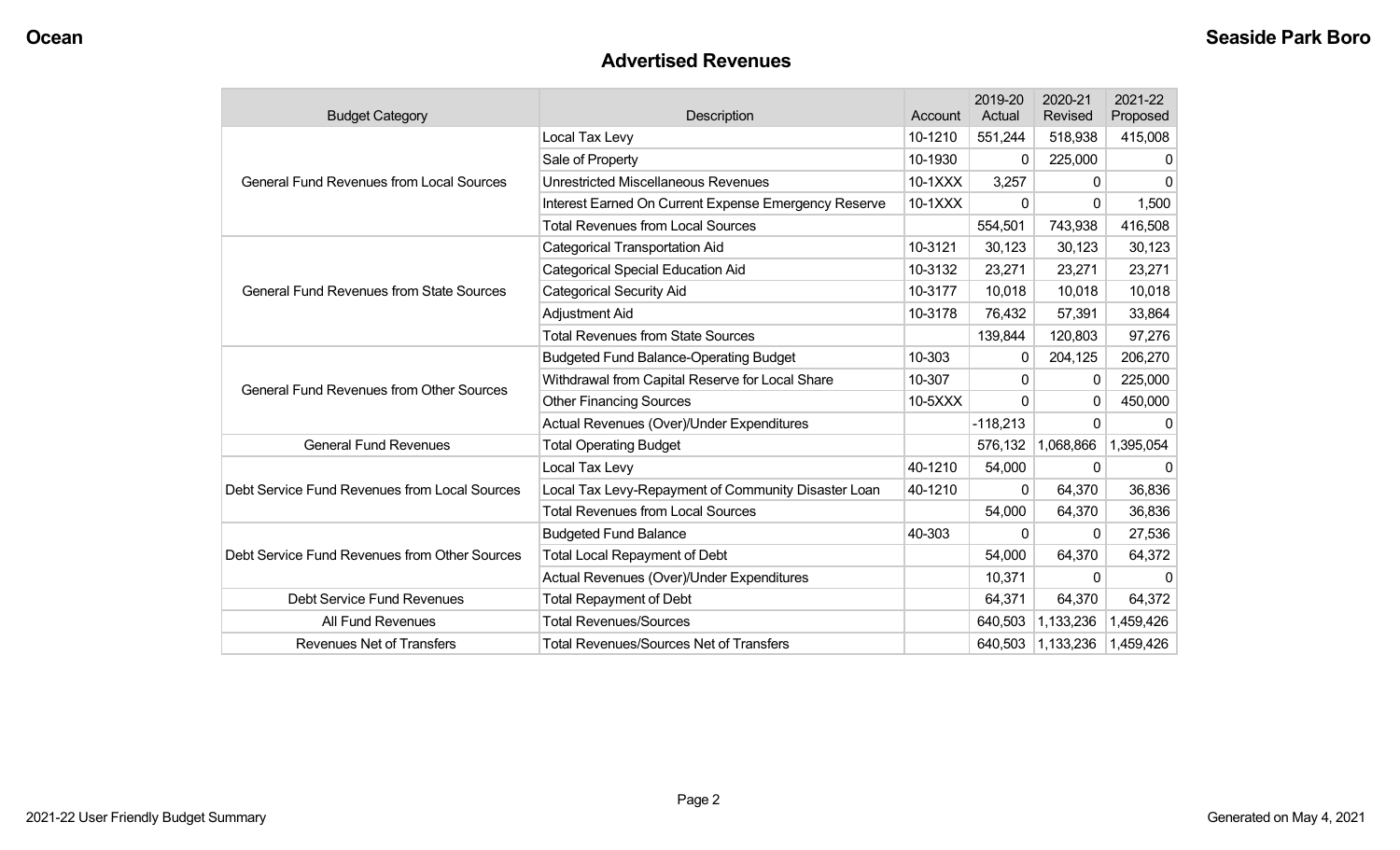# **Advertised Appropriations**

| <b>Budget Category</b>                               | Description                                                            | Account        | 2019-20<br>Actual | 2020-21<br>Revised | 2021-22<br>Proposed |
|------------------------------------------------------|------------------------------------------------------------------------|----------------|-------------------|--------------------|---------------------|
|                                                      | Undistributed Expenditures-Instruction (Tuition)                       | 11-000-100-XXX | 322,718           | 423,774            | 492,885             |
|                                                      | Undistributed Expenditures-Support Services-General Administration     | 11-000-230-XXX | 57,218            | 59,416             | 59,818              |
|                                                      | Undistributed Expenditures-Central Services                            | 11-000-251-XXX | 26,249            | 29,036             | 29,847              |
| General Fund Current Expenses for Support Services   | Undistributed Expenditures-Administrative InformationTechnology        | 11-000-252-XXX | $\Omega$          | 2,183              | 2,200               |
|                                                      | Undistributed Expenditures-Operation and Maintenance of Plant Services | 11-000-26X-XXX | 60,984            | 69,660             | 74,007              |
|                                                      | Undistributed Expenditures-Student Transportation Services             | 11-000-270-XXX | 35,078            | 45,297             | 45,297              |
|                                                      | Personal Services-Employee Benefits                                    | 11-XXX-XXX-2XX | 10,291            | 14,500             | 14,500              |
|                                                      | <b>Total Undistributed Expenditures</b>                                |                | 512,538           | 643,866            | 718,554             |
| General Fund Current Expenses for Increased Reserves | Interest Earned on Current Expense Emergency Res                       | 10-607         |                   |                    | 1,500               |
| <b>General Fund Current Expenses</b>                 | <b>Total General Current Expense</b>                                   |                | 512,538           | 643,866            | 720,054             |
| Capital Outlay                                       | <b>Facilities Acquisition and Construction Services</b>                | 12-000-400-XXX | 63,594            | 425,000            | 675,000             |
|                                                      | <b>Total Capital Outlay</b>                                            |                | 63,594            | 425,000            | 675,000             |
| General Fund Expenses and Transfers                  | <b>General Fund Grand Total</b>                                        |                | 576,132           | 1,068,866          | 1,395,054           |
| Debt Service Fund Expenses                           | <b>Total Regular Debt Service</b>                                      | 40-701-510-XXX | 64,371            | 64,370             | 64,372              |
|                                                      | <b>Total Debt Service Funds</b>                                        |                | 64,371            | 64,370             | 64,372              |
| All Fund Expenses                                    | <b>Total Expenditures/Appropriations</b>                               |                | 640,503           | 1,133,236          | 1,459,426           |
| <b>Expenses Net of Transfers</b>                     | <b>Total Expenditures Net of Transfers</b>                             |                | 640,503           | 1,133,236          | 1,459,426           |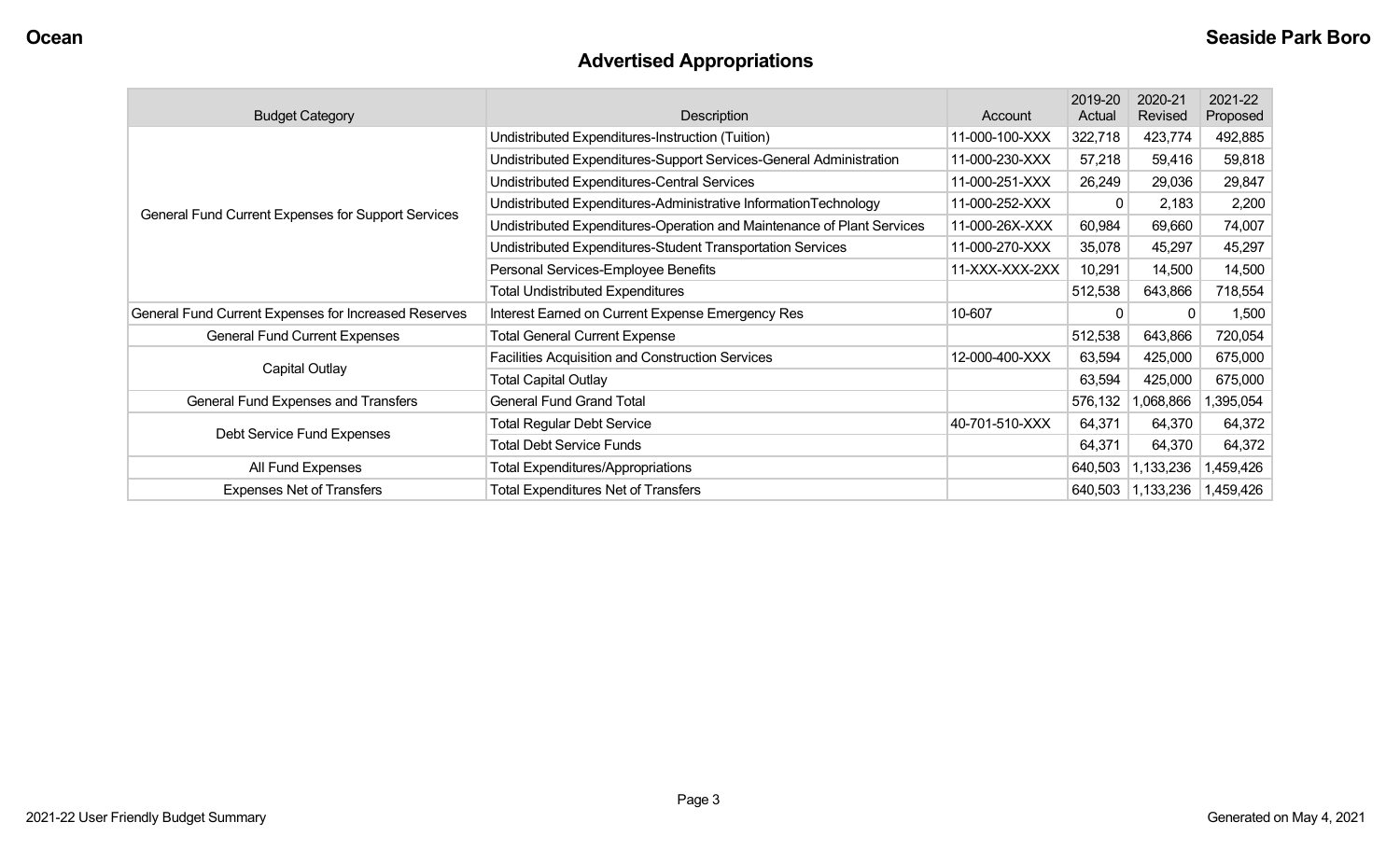# **Advertised Recapitulation of Balances**

| <b>Fund Balance Category</b>            | <b>Budget Category</b>                                           | Audited<br><b>Balance</b><br>06/30/2019 | Audited<br><b>Balance</b><br>06/30/2020 | Estimated<br><b>Balance</b><br>06/30/2021 | <b>Estimated</b><br><b>Balance</b><br>06/30/2022 |
|-----------------------------------------|------------------------------------------------------------------|-----------------------------------------|-----------------------------------------|-------------------------------------------|--------------------------------------------------|
| Restricted for General Operating Budget | <b>Capital Reserve</b>                                           | 0                                       | 0                                       | 225,000                                   |                                                  |
|                                         | <b>Adult Education Programs</b>                                  | 0                                       | 0                                       |                                           |                                                  |
|                                         | Maintenance Reserve                                              | 0                                       | 0                                       |                                           |                                                  |
|                                         | Legal Reserve                                                    | 320,152                                 | 409,525                                 | 206,270                                   |                                                  |
|                                         | <b>Tuition Reserve</b>                                           |                                         |                                         |                                           |                                                  |
|                                         | <b>Current Expense Emergency Reserve</b>                         | 0                                       | 150,000                                 | 150,000                                   | 151,500                                          |
|                                         | Impact Aid Reserve for General Expenses (Sections 8002 and 8003) | 0                                       | 0                                       |                                           |                                                  |
|                                         | Impact Aid Reserve for Capital Expenses (Sections 8007 and 8008) | 0                                       | 0                                       | 0                                         |                                                  |
| Restricted for Repayment of Debt        | Repayment of Debt                                                | 0                                       | 0                                       |                                           |                                                  |
| Unrestricted                            | <b>General Operating Budget</b>                                  | 372,030                                 | 250,870                                 | 175,000                                   | 175,000                                          |
|                                         | Repayment of Debt                                                | 37,907                                  | 27,536                                  | 27,536                                    |                                                  |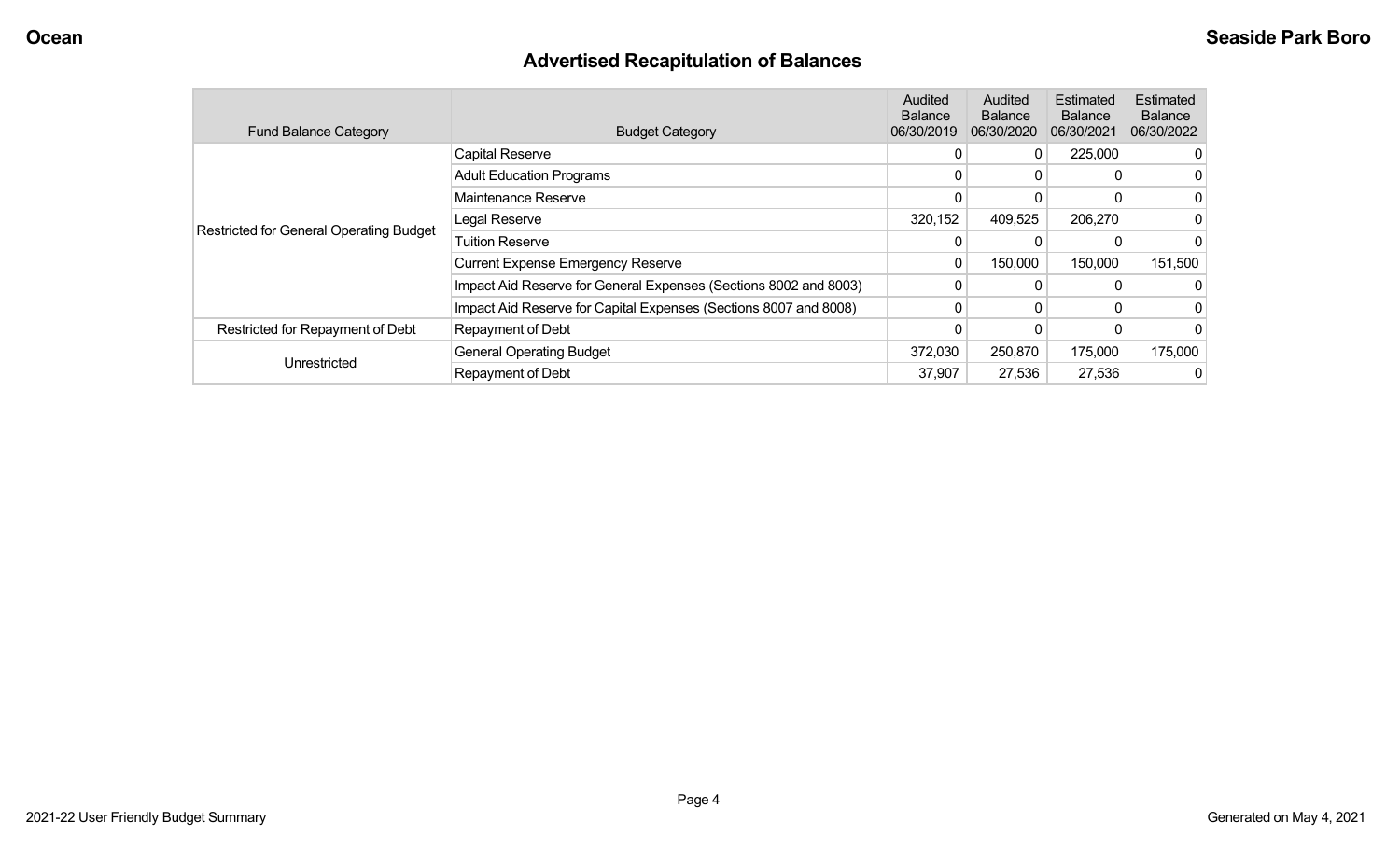#### **Shared Services**

| <b>Shared Service Category Type</b>            | <b>Shared Service Category Description</b>                                                        | Amount<br>Saved<br>(Optional) |
|------------------------------------------------|---------------------------------------------------------------------------------------------------|-------------------------------|
| <b>Business Services</b>                       | Seaside Park Municipal Offices are located in the former school free of charge                    |                               |
| Municipal/Public Works                         | Borough of Seaside Park provides both Garbage Removal and Snow Removal                            |                               |
| Recycling                                      | Borough of Seaside Park                                                                           | 0                             |
| <b>Special Education Services</b>              | Provided by atteding Schools                                                                      | 0                             |
| <b>Technology Services</b>                     | Borough of Seaside Park Tech                                                                      | 0                             |
| <b>Transportation Services, including Fuel</b> | Both Toms River and Central Regional School Districts provide daily transportation at a fair rate |                               |